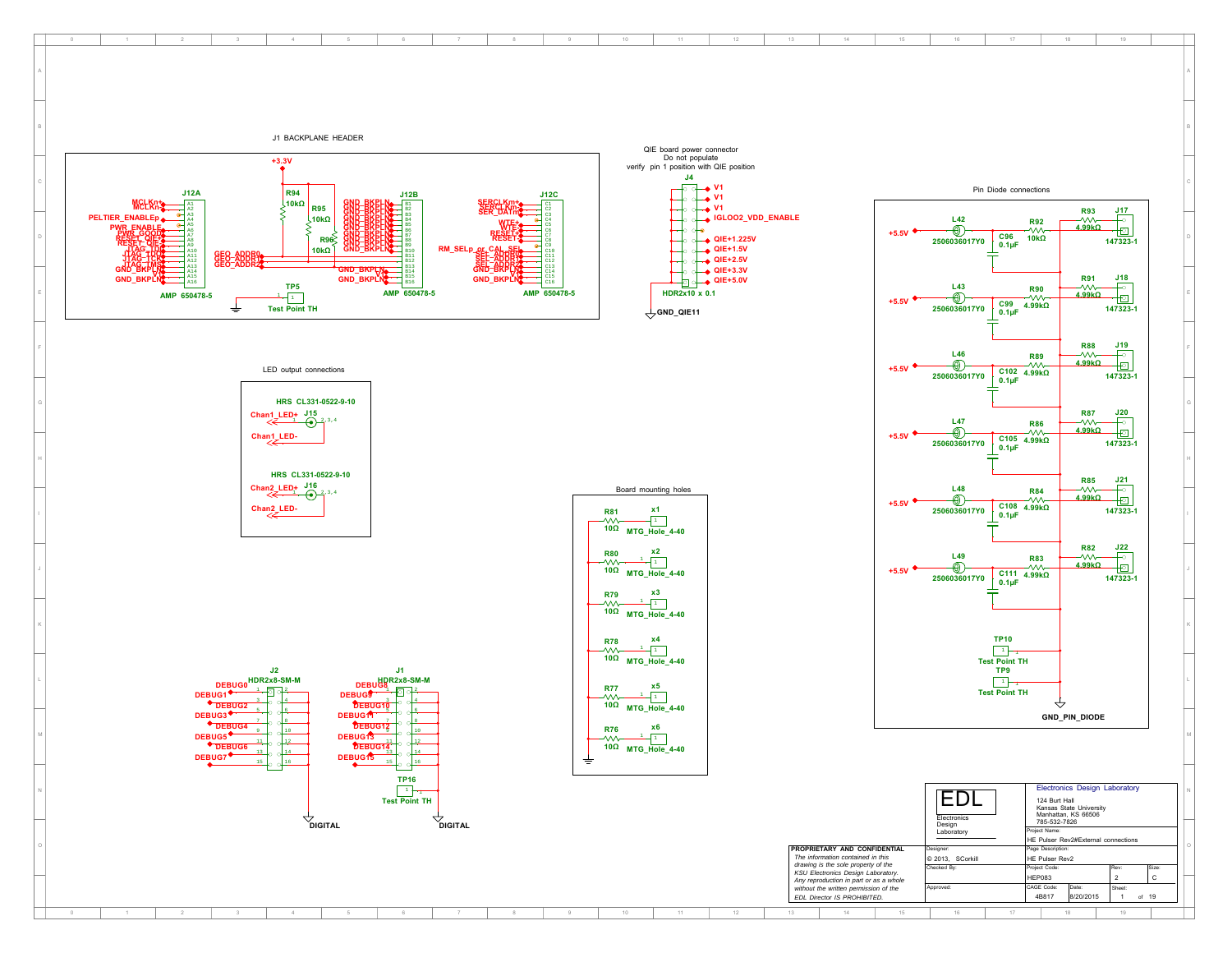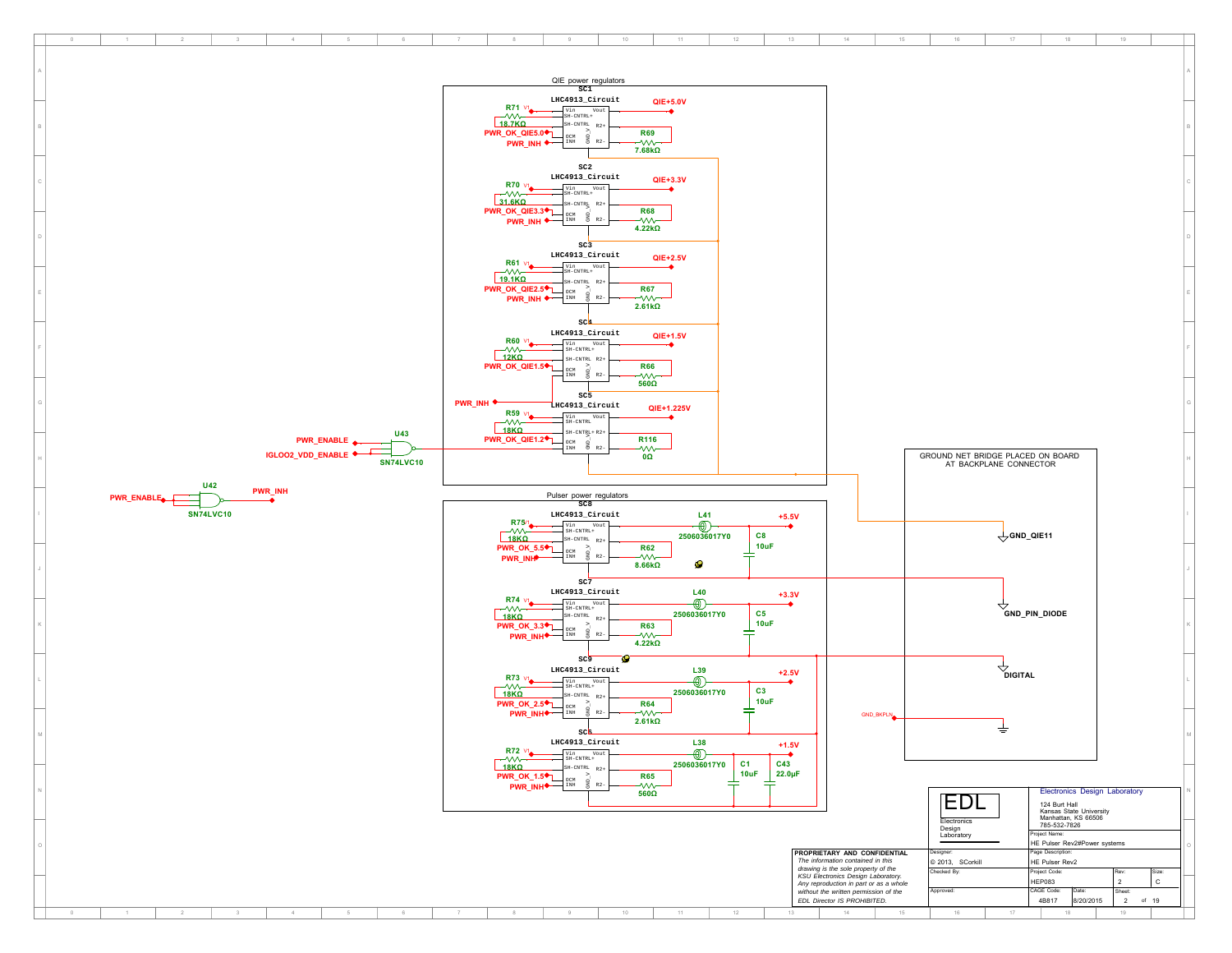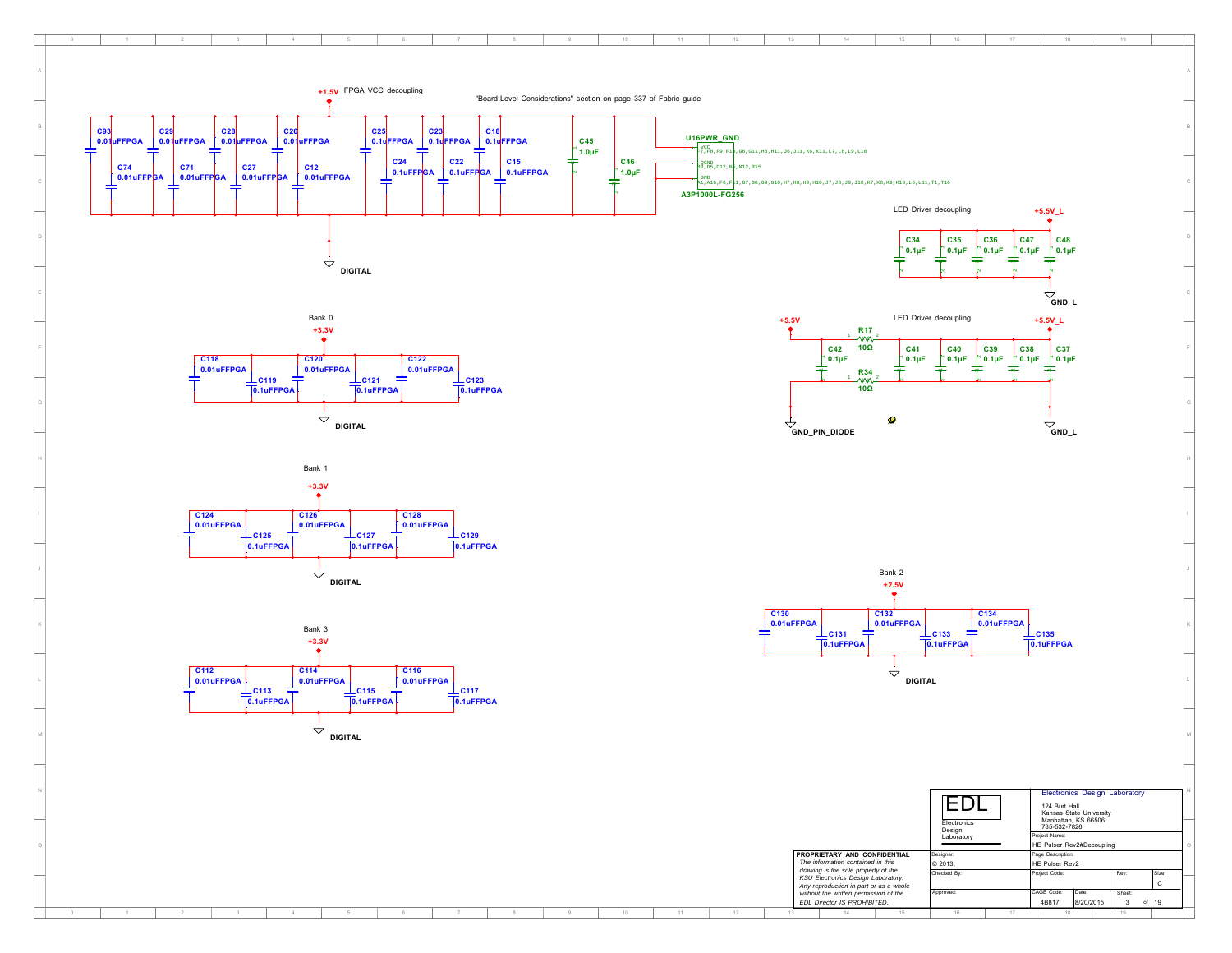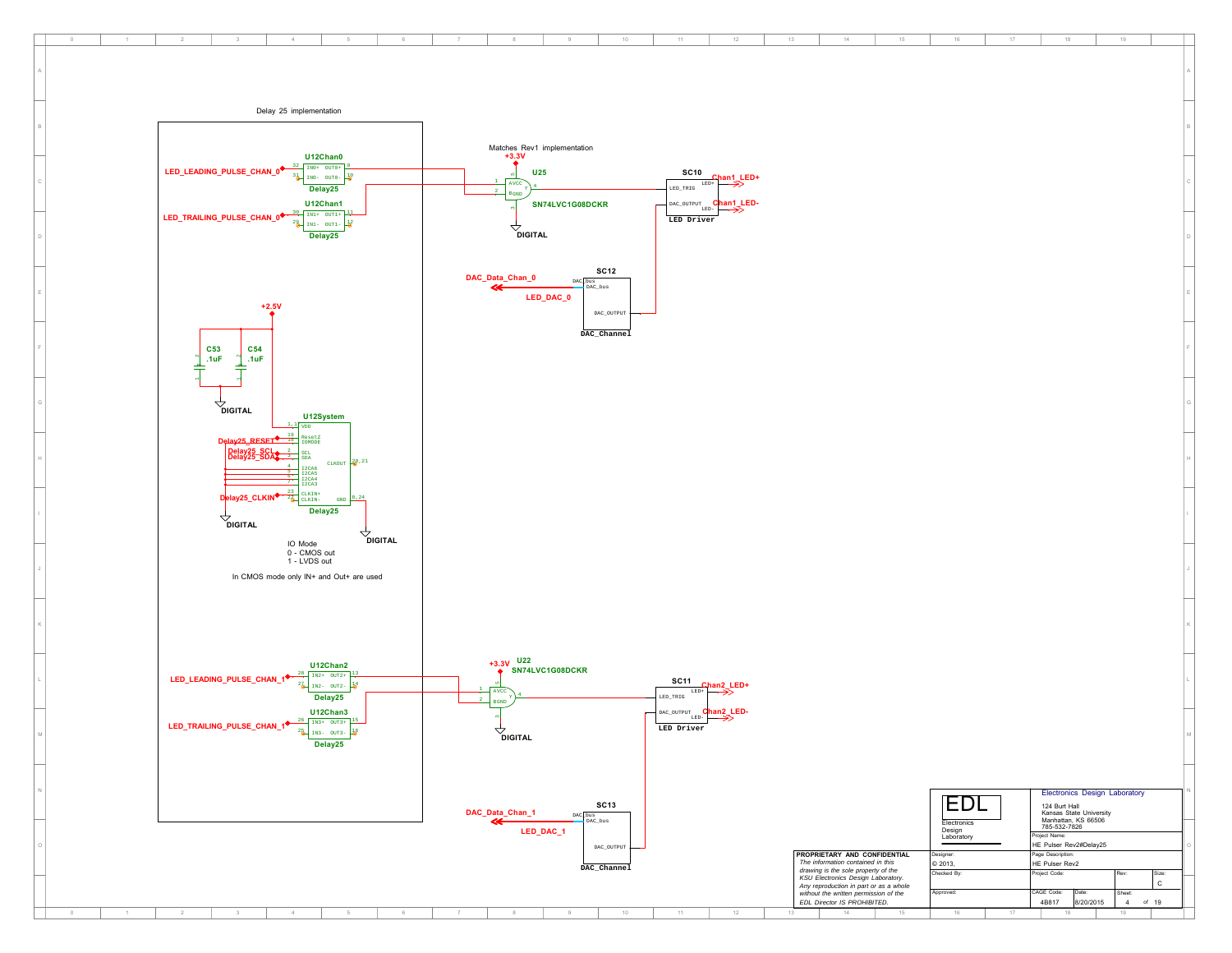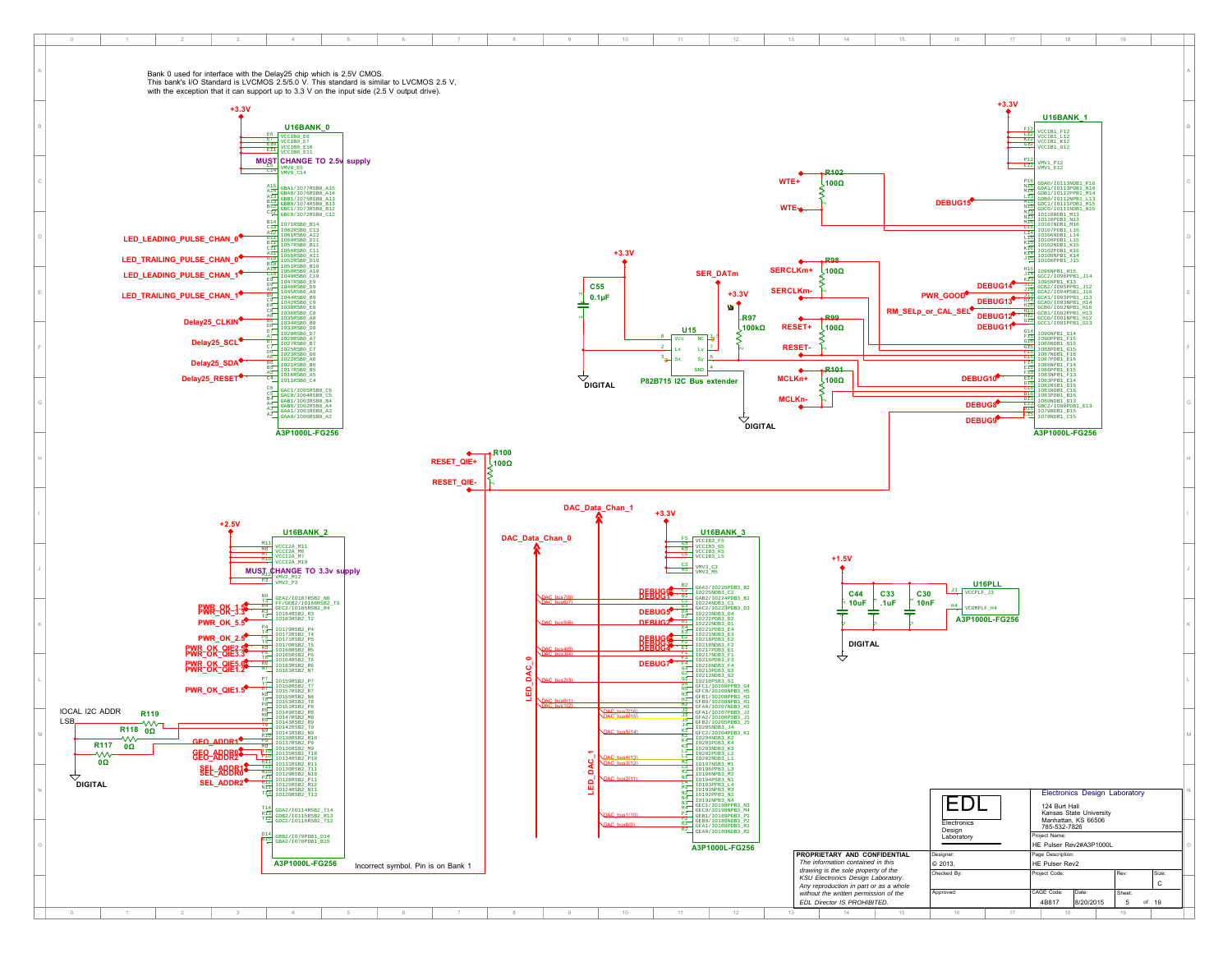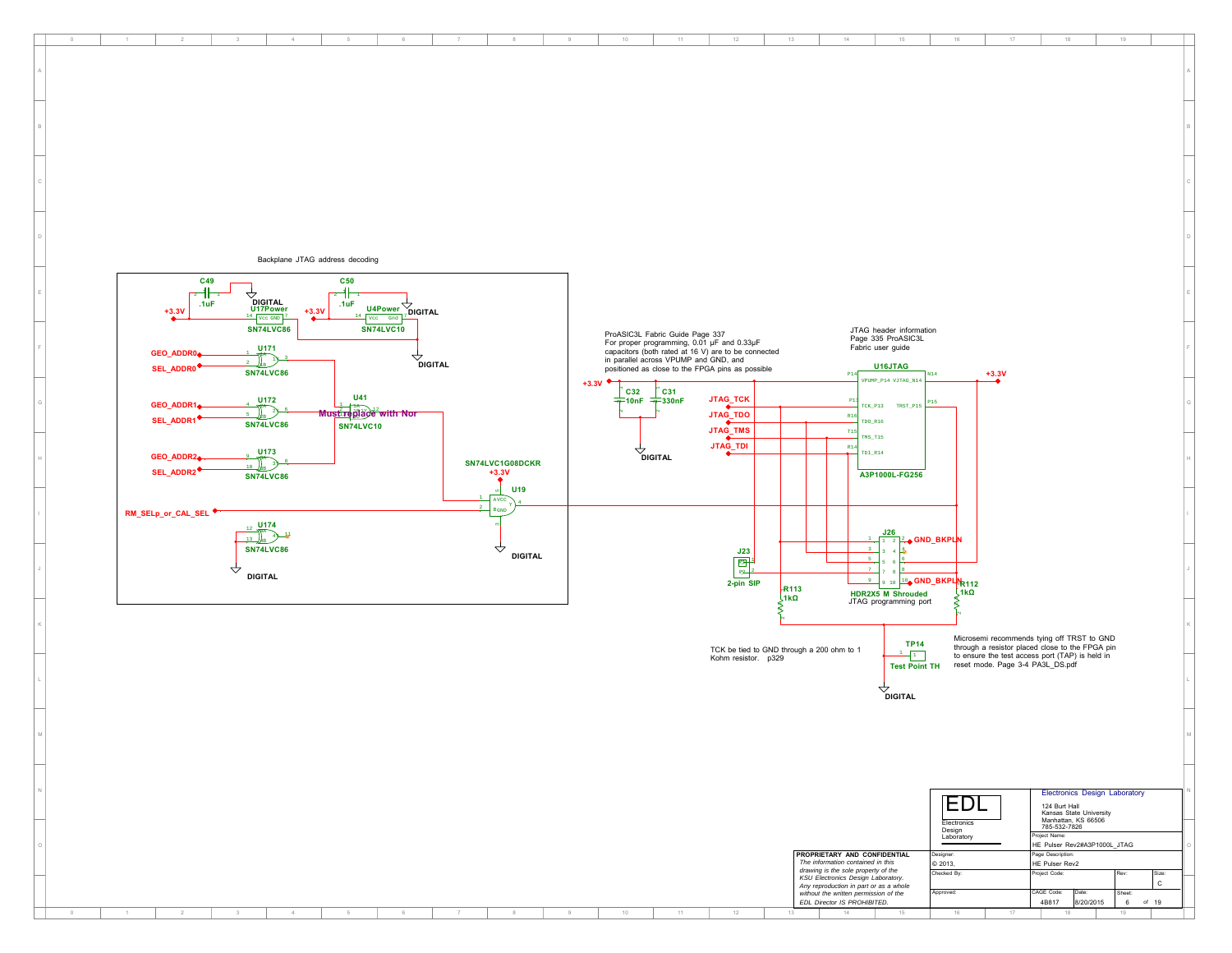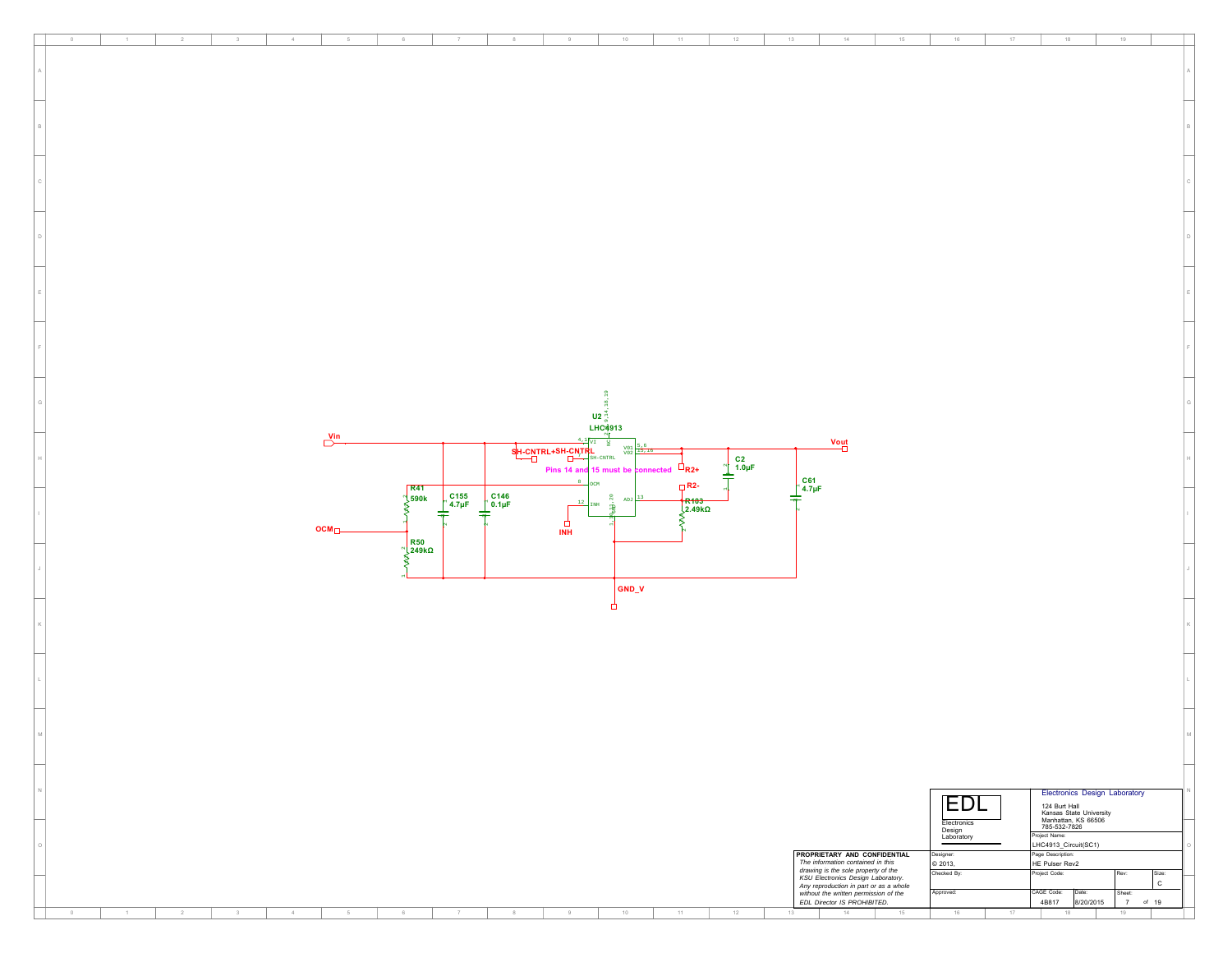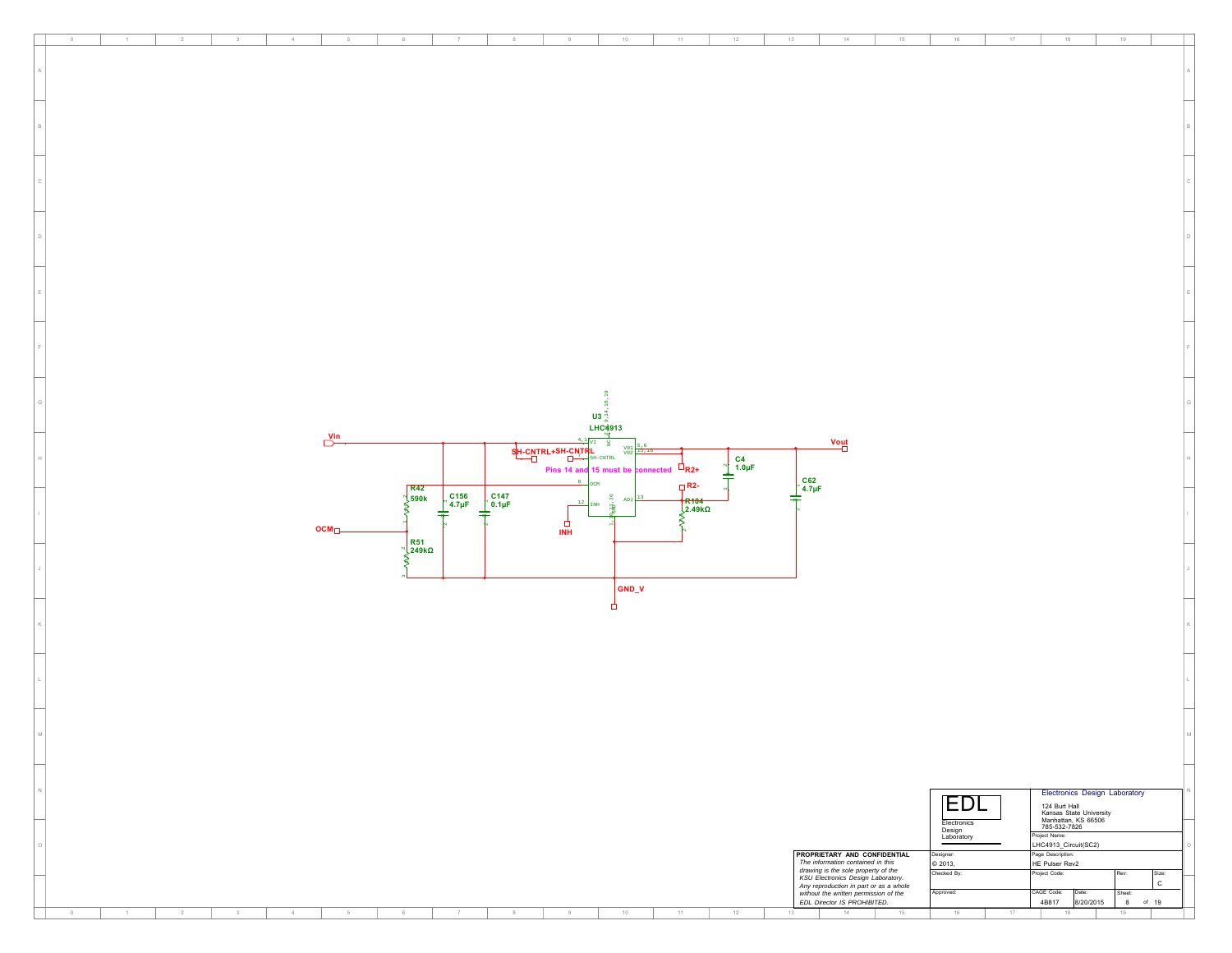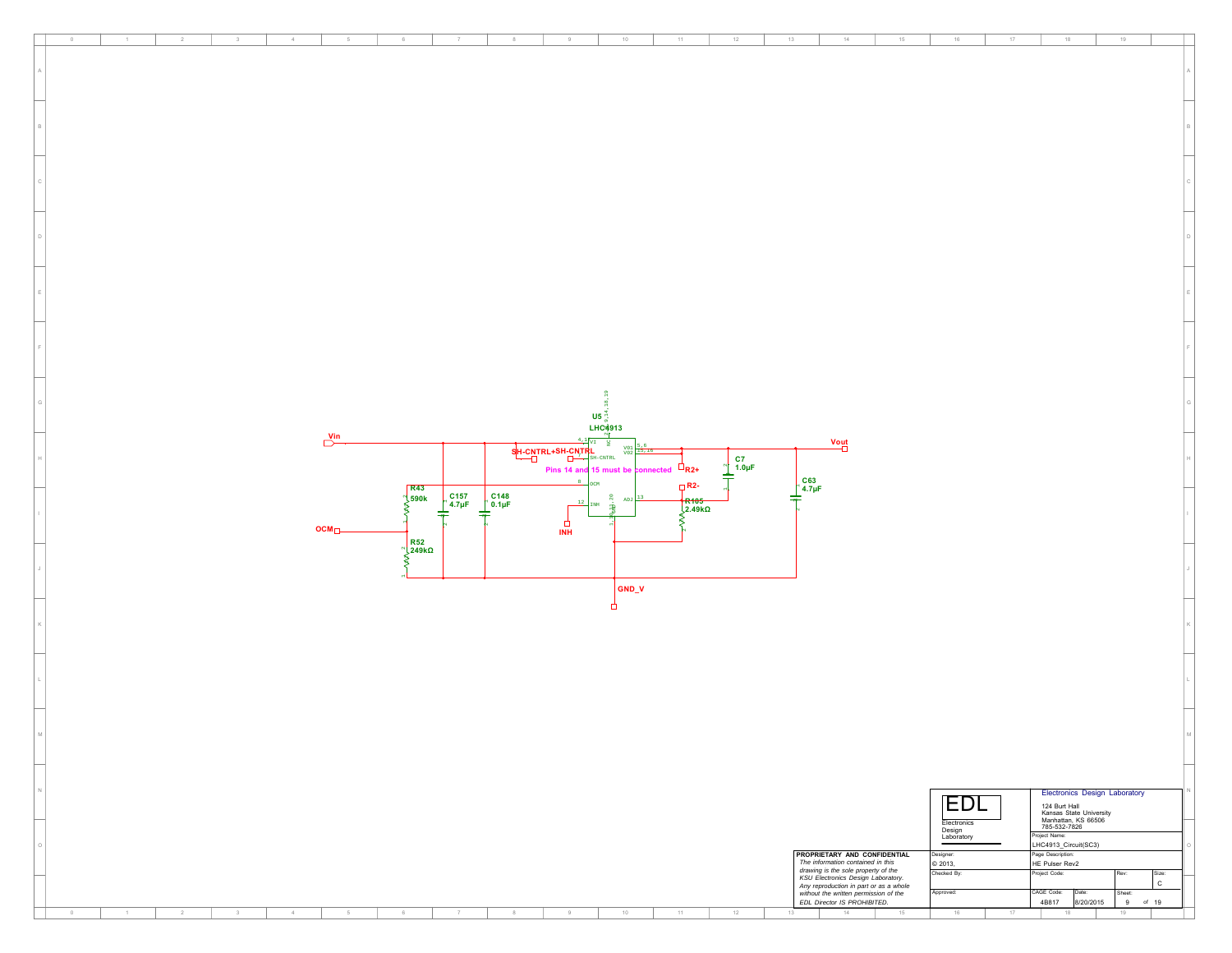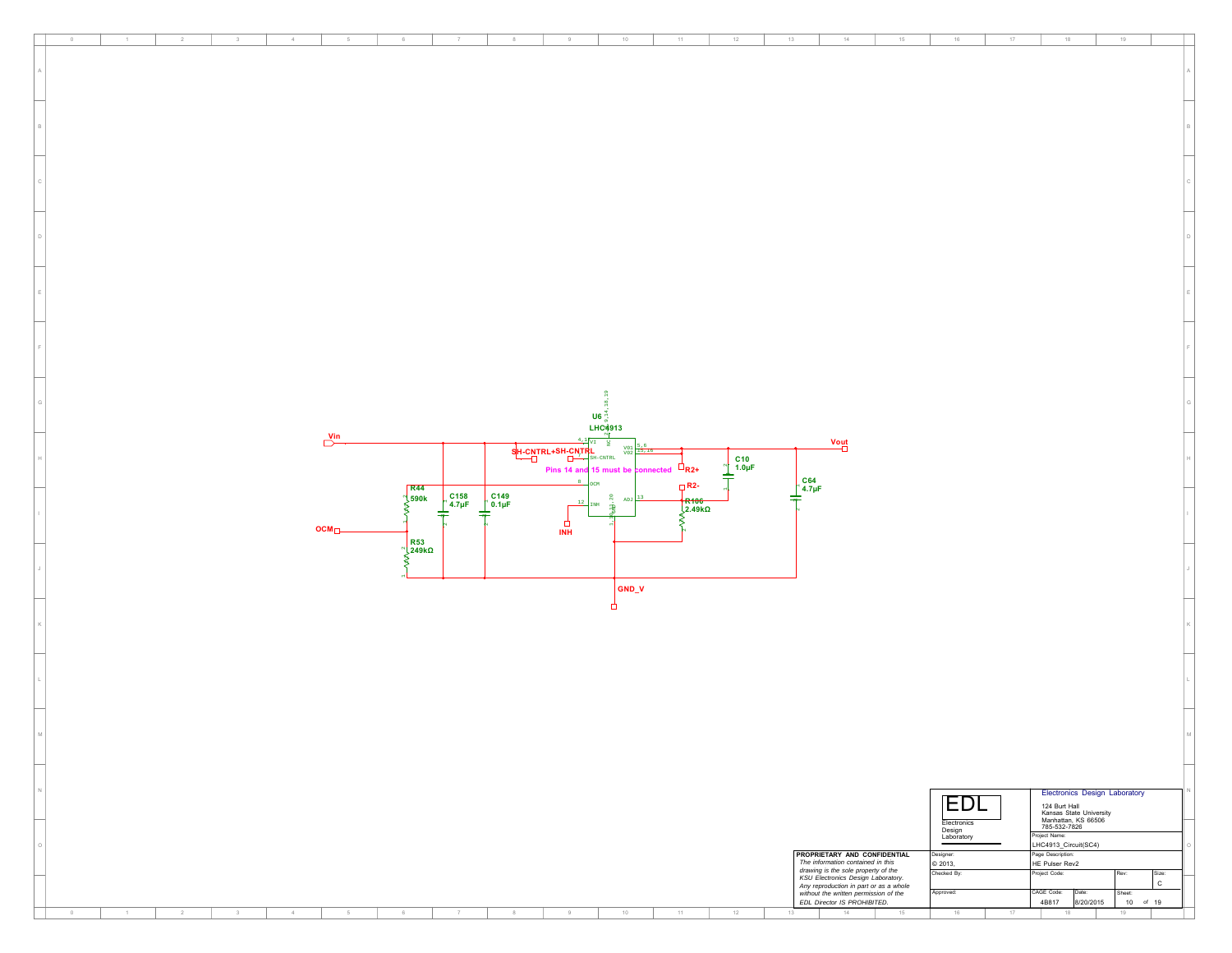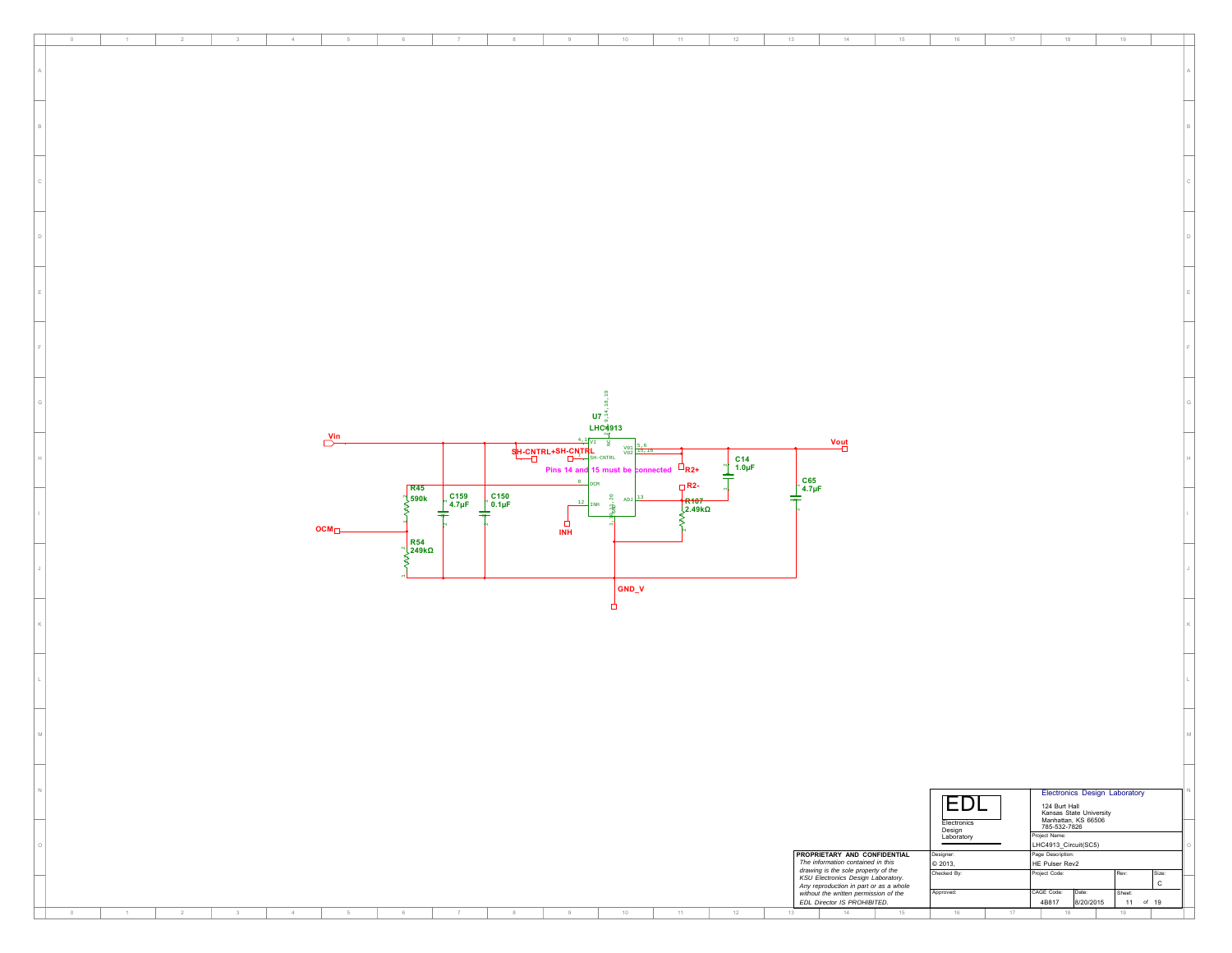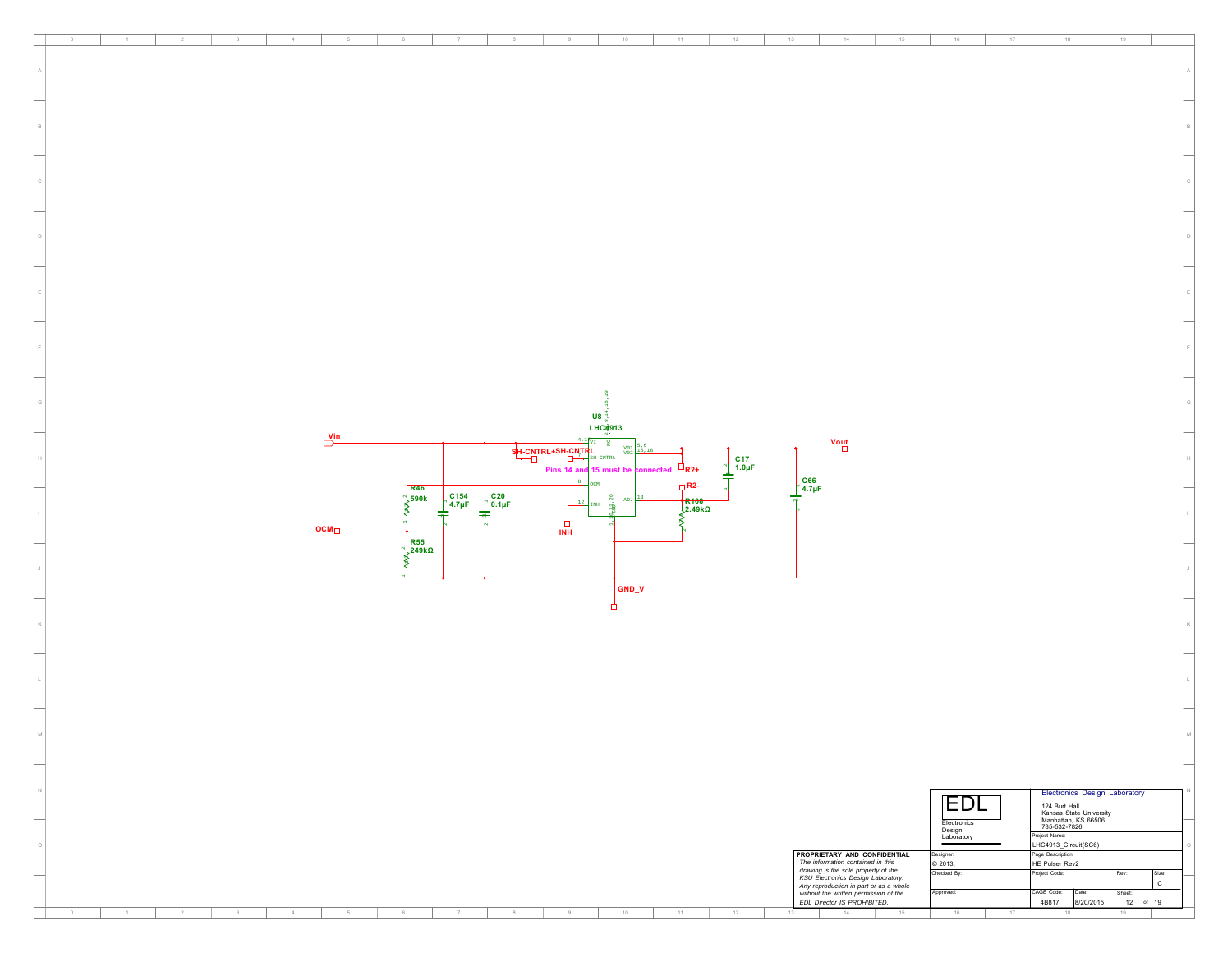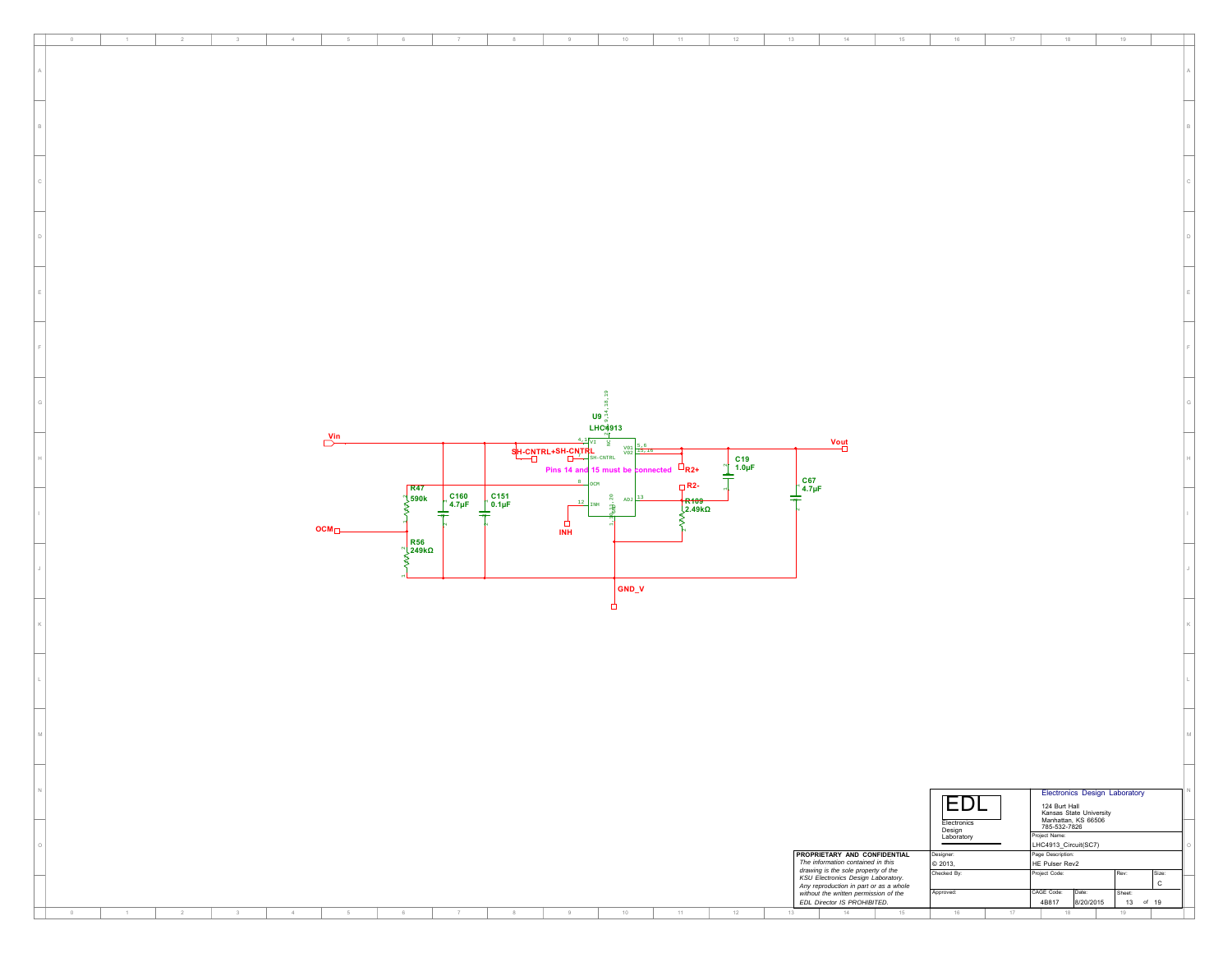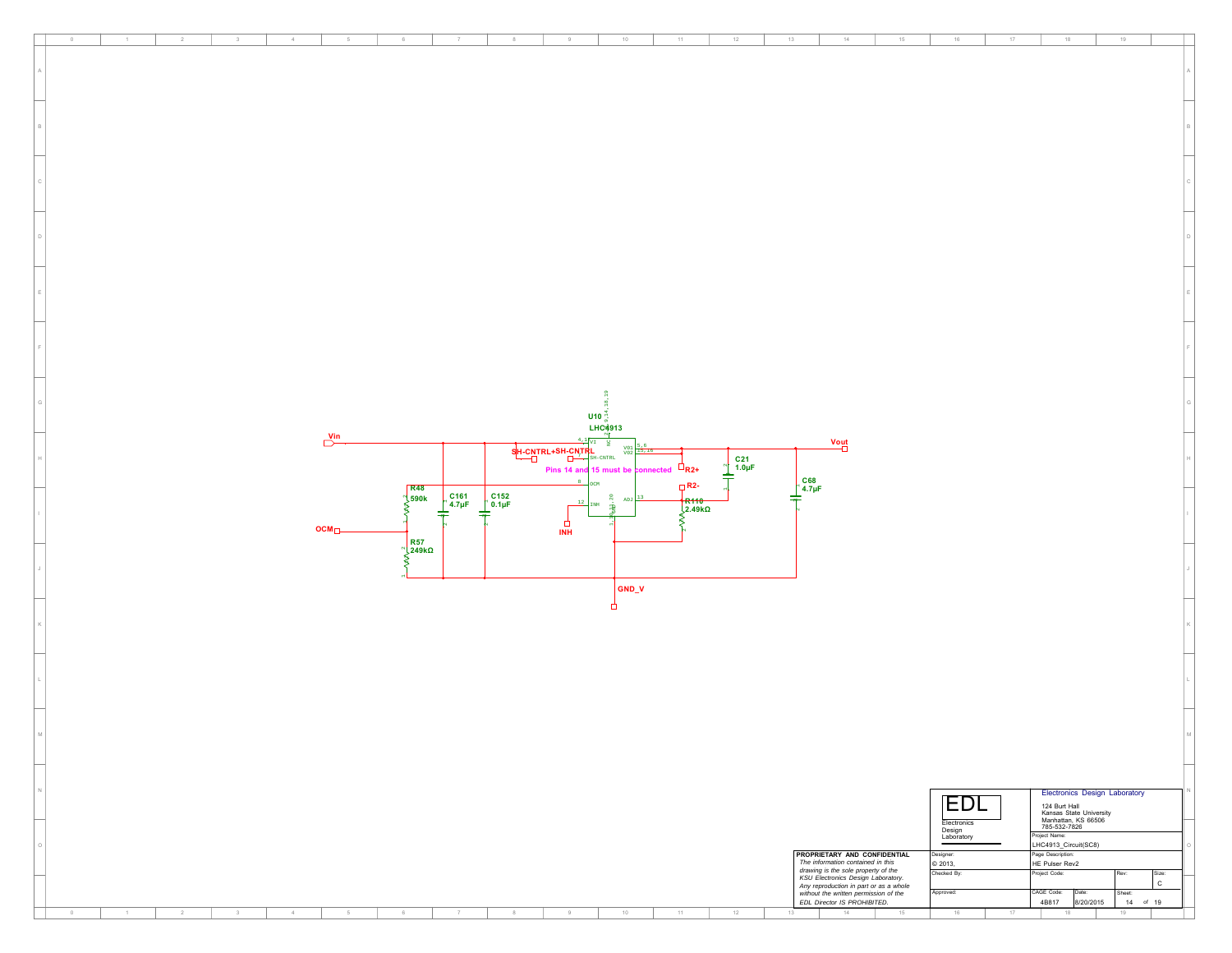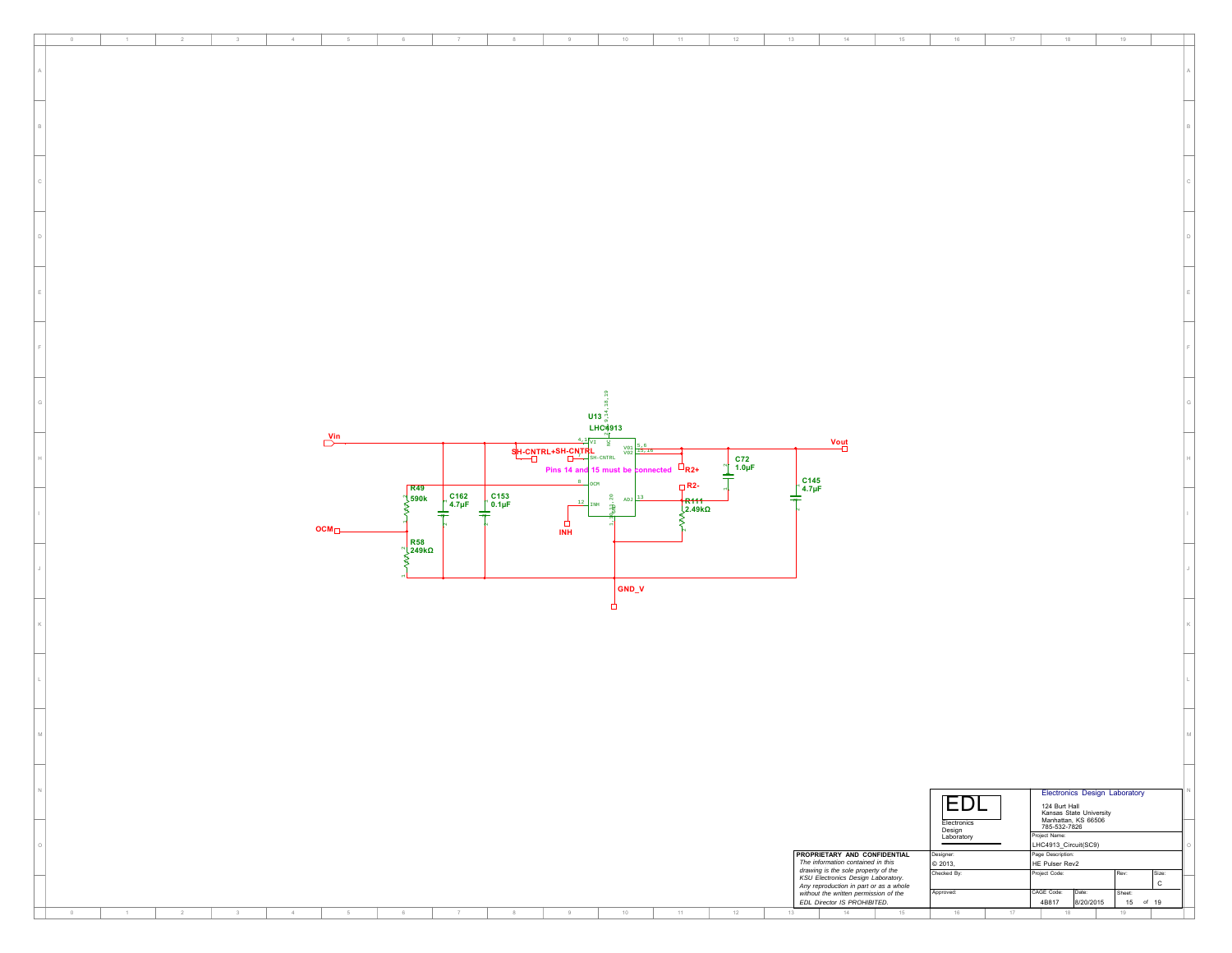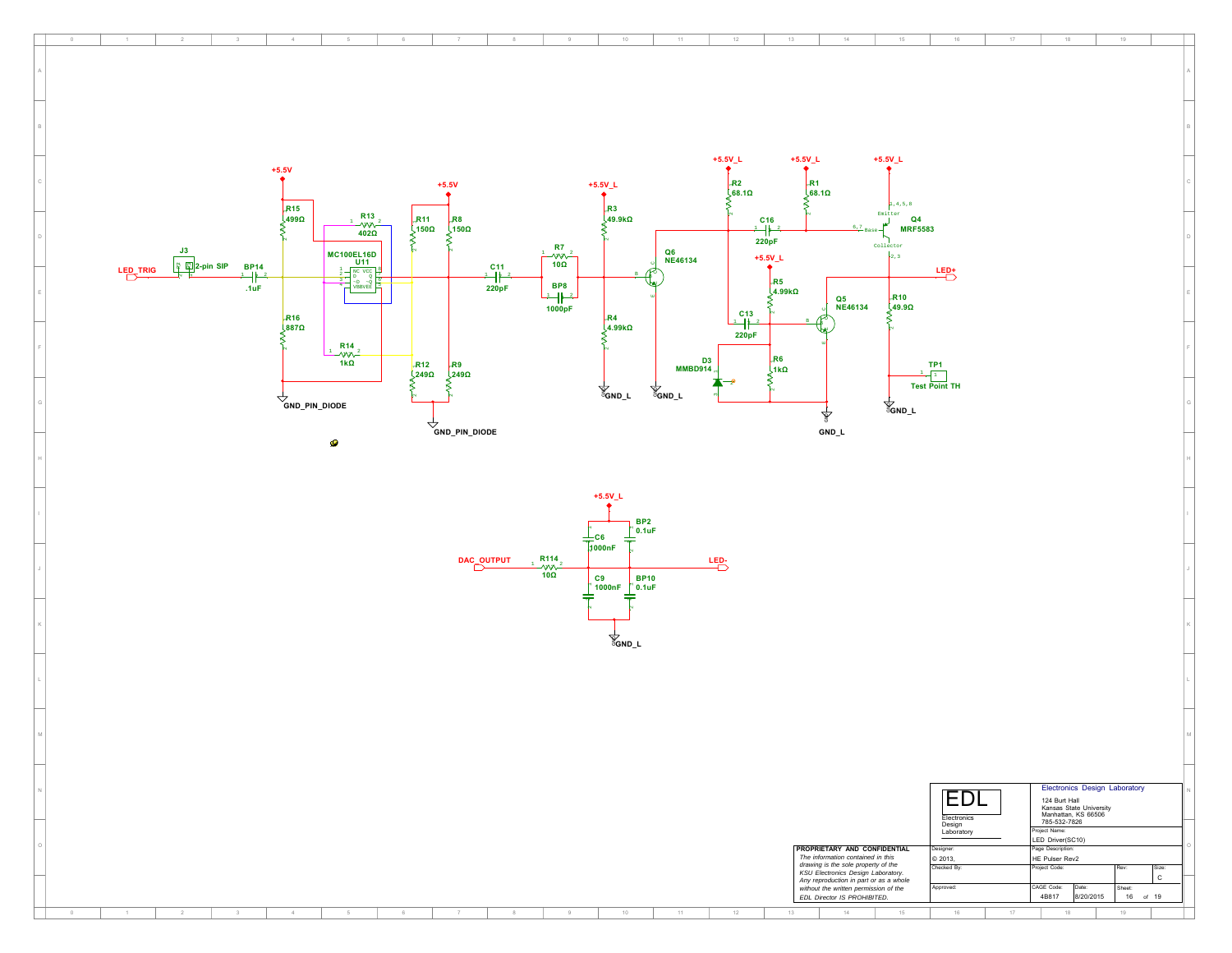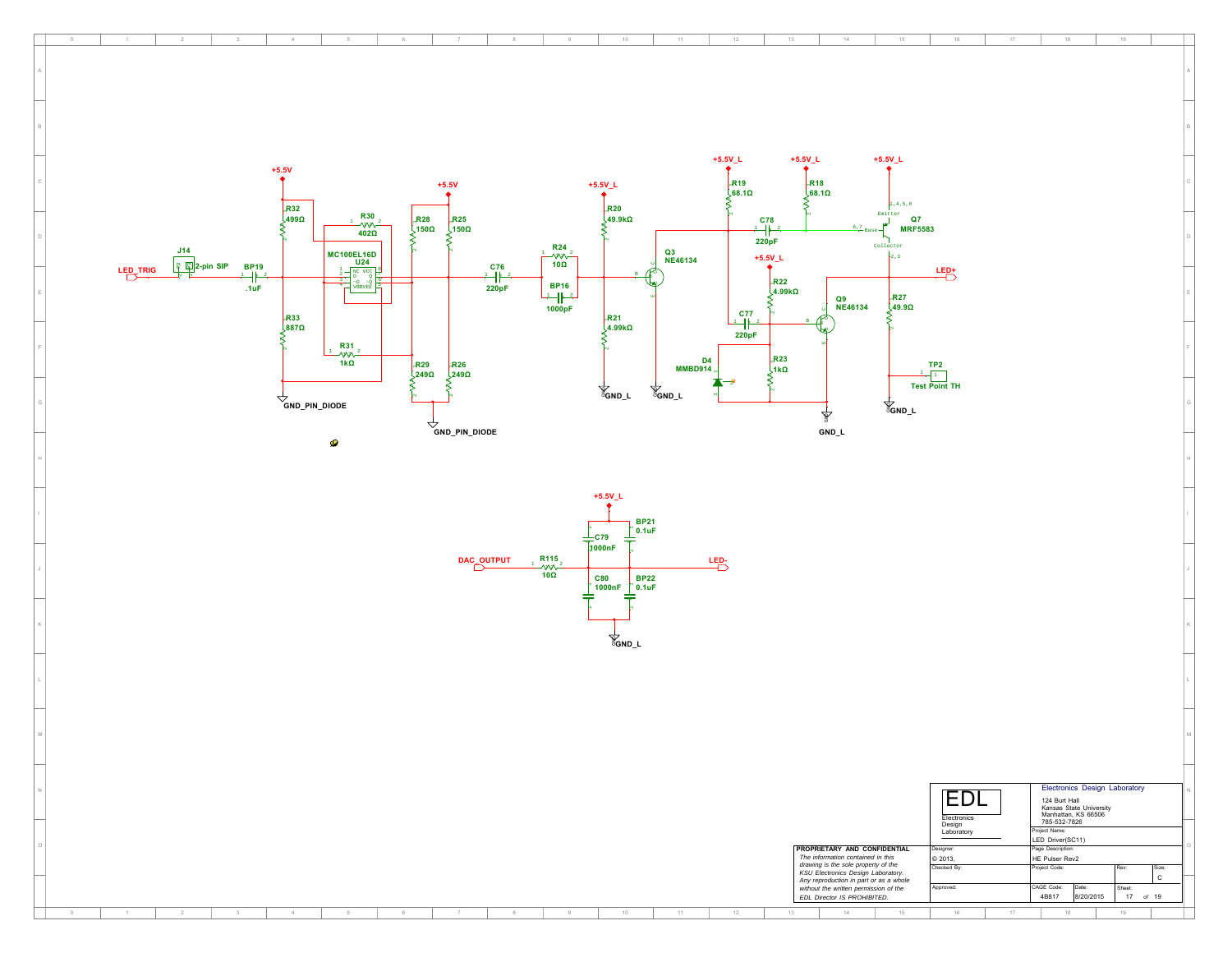| $17 -$<br>$\hfill 0$<br>$-1$<br>$\overline{2}$<br>3<br>$4 -$<br>$_{\rm 6}$<br>$\tau$<br>$^{\rm 8}$<br>9<br>$10 -$<br>$-11$<br>12<br>13<br>$14 -$<br>15<br>$16\,$<br>18<br>19                                                                                                     |  |
|----------------------------------------------------------------------------------------------------------------------------------------------------------------------------------------------------------------------------------------------------------------------------------|--|
|                                                                                                                                                                                                                                                                                  |  |
|                                                                                                                                                                                                                                                                                  |  |
|                                                                                                                                                                                                                                                                                  |  |
|                                                                                                                                                                                                                                                                                  |  |
|                                                                                                                                                                                                                                                                                  |  |
|                                                                                                                                                                                                                                                                                  |  |
|                                                                                                                                                                                                                                                                                  |  |
|                                                                                                                                                                                                                                                                                  |  |
|                                                                                                                                                                                                                                                                                  |  |
|                                                                                                                                                                                                                                                                                  |  |
|                                                                                                                                                                                                                                                                                  |  |
|                                                                                                                                                                                                                                                                                  |  |
|                                                                                                                                                                                                                                                                                  |  |
|                                                                                                                                                                                                                                                                                  |  |
|                                                                                                                                                                                                                                                                                  |  |
| $+5.5V$                                                                                                                                                                                                                                                                          |  |
| C <sub>51</sub>                                                                                                                                                                                                                                                                  |  |
| ╍┪<br>DAC_bus<br>п                                                                                                                                                                                                                                                               |  |
| 1 <del>  ∴</del><br>0.1µF<br>+5.5V<br>$\overleftarrow{\mathsf{g}}_{\mathsf{GND\_L}}$                                                                                                                                                                                             |  |
| U1<br>ပ<br>Q10<br>NE46134<br>c                                                                                                                                                                                                                                                   |  |
| $\substack{+{\rm CS}\\-{\rm CE}}$<br>DB0(LSB)<br>DB1<br>∼<br>Vout                                                                                                                                                                                                                |  |
| VoutSense<br>DB <sub>3</sub><br>DB4<br>VoutSelect<br>DAC_OUTPUT                                                                                                                                                                                                                  |  |
| $^{\rm +Vcc}_{\rm GND}$<br>DB7(MSB)                                                                                                                                                                                                                                              |  |
| $R_{\text{VV}}^{36}$<br>100<br>AD558                                                                                                                                                                                                                                             |  |
|                                                                                                                                                                                                                                                                                  |  |
| $R_{\text{VV}}^{37}$<br>100                                                                                                                                                                                                                                                      |  |
|                                                                                                                                                                                                                                                                                  |  |
| $\frac{1}{2}$ 150 $\Omega$                                                                                                                                                                                                                                                       |  |
|                                                                                                                                                                                                                                                                                  |  |
|                                                                                                                                                                                                                                                                                  |  |
| $\bullet$                                                                                                                                                                                                                                                                        |  |
| <b>GND_L</b>                                                                                                                                                                                                                                                                     |  |
|                                                                                                                                                                                                                                                                                  |  |
|                                                                                                                                                                                                                                                                                  |  |
|                                                                                                                                                                                                                                                                                  |  |
|                                                                                                                                                                                                                                                                                  |  |
|                                                                                                                                                                                                                                                                                  |  |
|                                                                                                                                                                                                                                                                                  |  |
|                                                                                                                                                                                                                                                                                  |  |
|                                                                                                                                                                                                                                                                                  |  |
|                                                                                                                                                                                                                                                                                  |  |
|                                                                                                                                                                                                                                                                                  |  |
|                                                                                                                                                                                                                                                                                  |  |
|                                                                                                                                                                                                                                                                                  |  |
| Electronics Design Laboratory                                                                                                                                                                                                                                                    |  |
| EDL<br>124 Burt Hall<br>Kansas State University<br>Manhattan, KS 66506<br>785-532-7826                                                                                                                                                                                           |  |
| Electronics<br>Design<br>Laboratory                                                                                                                                                                                                                                              |  |
| Project Name:<br>DAC_Channel(SC12)                                                                                                                                                                                                                                               |  |
| <b>PROPRIETARY AND CONFIDENTIAL</b><br>Page Description:<br>Designer:<br>The information contained in this<br>HE Pulser Rev2<br>© 2013,                                                                                                                                          |  |
| Checked By:<br>Project Code:<br>Size:<br>Rev:<br>$\mathbf{C}$                                                                                                                                                                                                                    |  |
| The momentum contained the subset of the<br>KSU Electronics Design Laboratory.<br>Any reproduction in part or as a whole<br>without the written permission of the<br>EDL Director IS PROHIBITED.<br>Approved:<br>CAGE Code:<br>Date:<br>Sheet:<br>4B817<br>8/20/2015<br>18 of 19 |  |
| 12<br>14<br>$\sim$<br>$\overline{1}$<br>$\overline{2}$<br>3<br>$\sim 4$<br>5<br>$_{\rm 6}$<br>$\,$ $\,$ $\,$<br>$^{\rm 8}$<br>$9\,$<br>$10 -$<br>$11 -$<br>13<br>$15$<br>$16\,$<br>$17\,$<br>$18\,$<br>19                                                                        |  |
|                                                                                                                                                                                                                                                                                  |  |